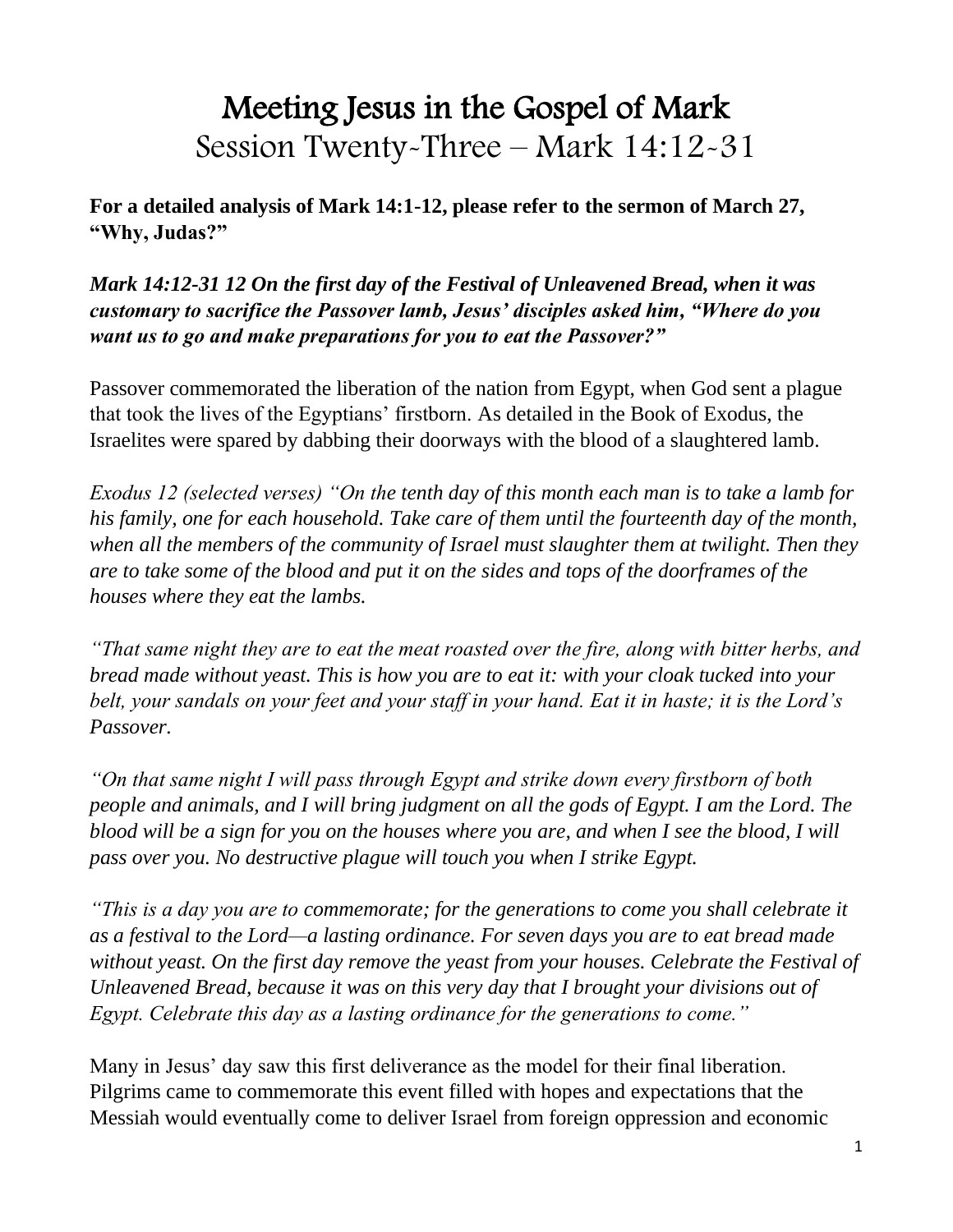misery during the night of Passover. Not that the disciples ask Jesus, *"Where do you want us to go and make preparations for you to eat the Passover?"* Not "us;" You!

On the eve of Passover, 14 Nisan, work normally ceased at noon and the ritual slaughter of the Passover lambs began around 3:00 P.M. as the heads of the household brought their animals to the temple. The priests sprinkled the blood against the base of the altar and offered the fat on the altar. The animals were dressed with the legs unbroken and the head still attached to the carcass and returned to the worshipers.

Because of the great number of people, the slaughter had to be separated from the place of eating. The only stipulation was that the lamb had to be eaten in Jerusalem, whose borders were expanded to accommodate the crowds. During the Passover festival, an estimated 85,000 to 300,000 pilgrims flocked to the city of Jerusalem, which had a population estimated at 60,000.

*Mark 14:13 So he sent two of his disciples, telling them, "Go into the city, and a man carrying a jar of water will meet you. Follow him. 14 Say to the owner of the house he enters, 'The Teacher asks: Where is my guest room, where I may eat the Passover with my disciples?' 15 He will show you a large room upstairs, furnished and ready. Make preparations for us there."*

Note the similarity with the Palm Sunday arrangements:

*Mark 11:1-3 - As they approached Jerusalem and came to Bethphage and Bethany at the Mount of Olives, Jesus sent two of his disciples, 2 saying to them, "Go to the village ahead of you, and just as you enter it, you will find a colt tied there, which no one has ever ridden. Untie it and bring it here. 3 If anyone asks you, 'Why are you doing this?' say, 'The Lord needs it and will send it back here shortly.'"*

Who is this mysterious "man carrying a jar of water?" Archaeologist Bargil Pixner surmises that this identifies the man as an Essene, the same sect who famously preserved the Dead Sea Scrolls. They often followed a strict segregation of the sexes, leading to this man carrying water, normally a task reserved for women. Water was an important part of the Essene washing rituals.

Notice also that the text says, "a man carrying a jar of water *will* meet you." The meeting is prearranged, as is the room. Was this some sort of divine foreknowledge, or has Jesus been making preparations in the days leading up to this, unbeknownst to the disciples? It seems to me the latter, as a large vacant room on Passover weekend seems highly unlikely! And Jesus does tell them to say, "*Where is my guest room?"*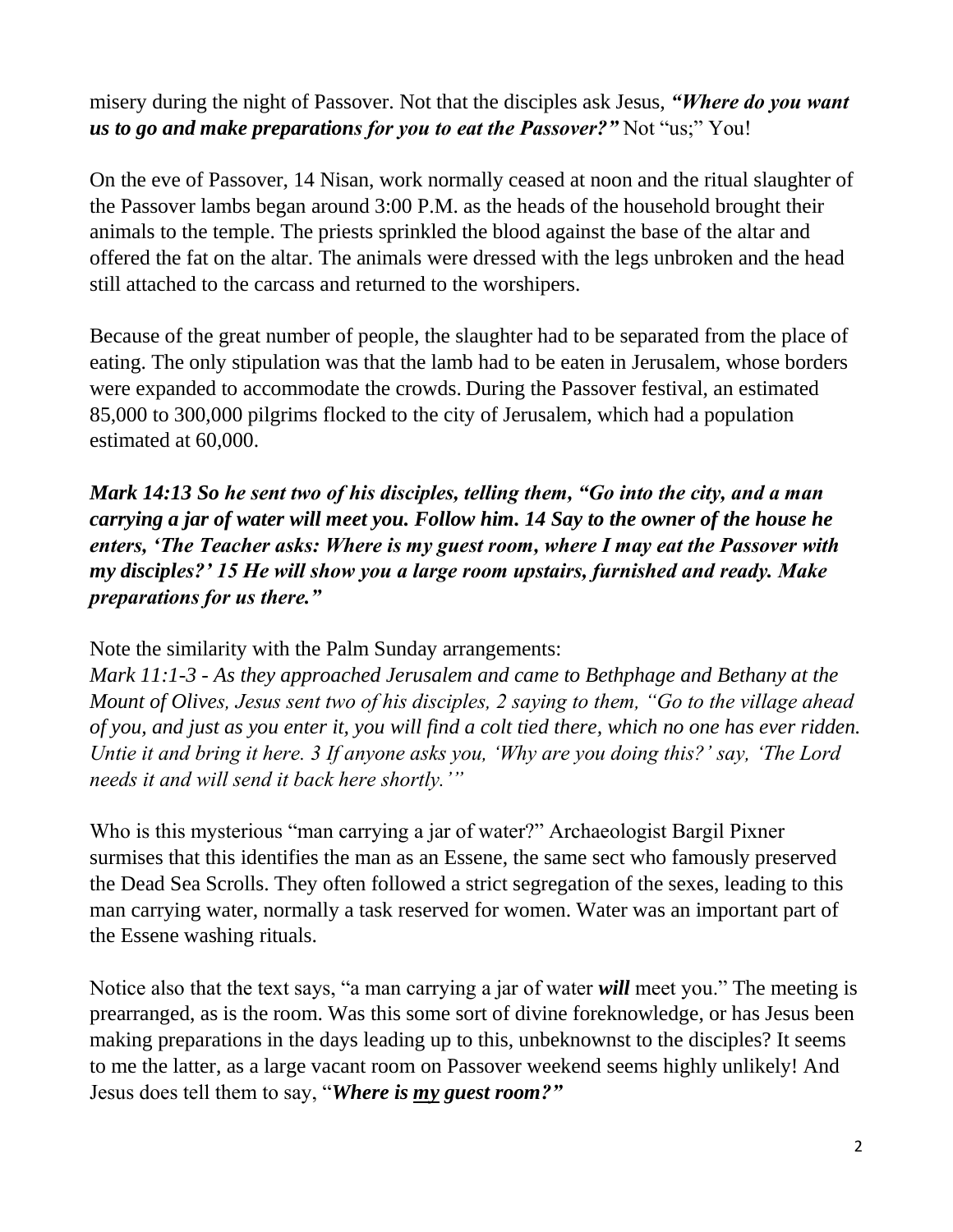Where was the guest room? Tradition places it in the section known today as Mount Zion, but earlier known as the Essene Quarter, on the southwest hill of the city. There is archaeological evidence that the current Room of the Last Supper, dating to Crusader times, is built on the foundations of that earlier original building.

There is also the possibility that this room became "headquarters" of the early Christians – where Pentecost happened (described in Acts 1:13 as "upstairs to the room where they were staying"). If so, it was a large space, able to hold 120 people (per Acts 1:15). Early church tradition points to Acts 12:12, as evidence that it was the home of John Mark's mother Mary, "where many people had gathered and were praying."

# *Mark 14:16 The disciples left, went into the city and found things just as Jesus had told them. So they prepared the Passover.*

What was involved in preparing the Passover? As we read in the Exodus passage, a lamb, herbs, unleavened bread, and other traditional items would be required. It is difficult to say how many would have been at the meal. The following passage specifies that Jesus arrived with the Twelve – were there others already present, preparing the meal?

## *Mark 14:17 When evening came, Jesus arrived with the Twelve. 18 While they were reclining at the table eating…*

Jesus arrives with the Twelve in the evening, implying that the meal had been already prepared and the table set. They reclined while eating, as per tradition. While the famous Leonardo fresco shows a long table, more common would have been a u-shaped arrangement of tables and cushions, called a Triclinium.

*Mark 14:19 …he said, "Truly I tell you, one of you will betray me—one who is eating with me." They were saddened, and one by one they said to him, "Surely you don't mean me?"20 "It is one of the Twelve," he replied, "one who dips bread into the bowl with me. 21 The Son of Man will go just as it is written about him. But woe to that man who betrays the Son of Man! It would be better for him if he had not been born."*

At this point, Judas is still concealing his betrayal, which Mark revealed a few verses earlier. *"one who dips bread into the bowl with me"* stresses the nature of the betrayal, as an offense against the most sacred rules of hospitality. John expands upon this as a distinct sign, revealing exactly who the betrayer is; however, in John, when Judas leaves to effect the betrayal, the others think he has gone to buy bread or make a Passover donation.

*Mark 14:27 "You will all fall away," Jesus told them, "for it is written:*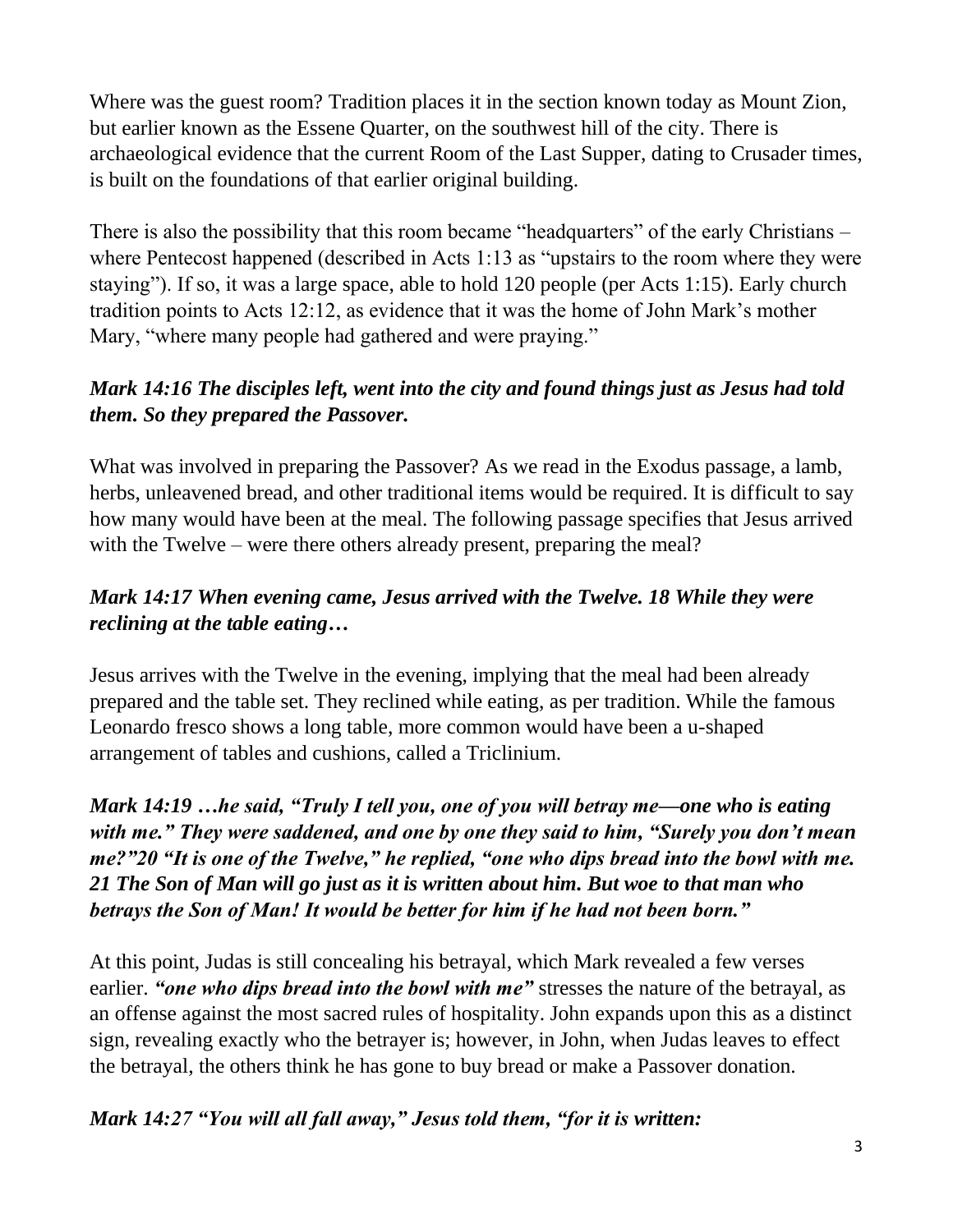### *"'I will strike the shepherd, and the sheep will be scattered.' 28 But after I have risen, I will go ahead of you into Galilee."*

I have taken the unusual step of mixing the Scriptures up, as the Last Supper narrative interrupts the Betrayal story. Predicting betrayal by one, Jesus heightens the tension by saying that the others will abandon him, quoting Zechariah, whose writings are appearing repeatedly in this chapter. This particular quote (13:7) indicates that the suffering to come is part of the divine plan. Chapter 13 begins and ends with significant words:

*Zechariah 13:1 "On that day a fountain will be opened to the house of David and the inhabitants of Jerusalem, to cleanse them from sin and impurity." 13:9 "They will call on my name and I will answer them; I will say, 'They are my people,' and they will say, 'The Lord is our God.'"*

Jesus predicts his Resurrection for the fifth time (8:31; 9:9; 9:31; 10:34). His post-Resurrection ministry will resume where it had its beginning – in Galilee. While Mark does not detail the post-Resurrection events, the others do – after a brief week in Jerusalem (Luke), it is to Galilee that they go. John, in his concluding chapter, tells us of the miraculous catch of fish there; Matthew seems to have Jesus proceeding directly to Galilee.

### *Mark 14:29 Peter declared, "Even if all fall away, I will not." 30 "Truly I tell you," Jesus answered, "today—yes, tonight—before the rooster crows twice you yourself will disown me three times." But Peter insisted emphatically, "Even if I have to die with you, I will never disown you." And all the others said the same.*

Peter, stung by the implication that Jesus will be betrayed and abandoned, leaves the others out in the cold, declaring that he will stand by Jesus when they drop away. We know the sad result of that boast, as does Jesus, who predicts Peter will "disown" him (NIV). "Deny" is a better translation; the same Greek term is used in 8:34, "Whoever wants to be my disciple must deny themselves and take up their cross and follow me."

The cock crow may refer to an actual rooster crowing or to the bugle call of the gallicinium, which signaled the beginning of the fourth watch. The second cock crow was connected to the dawn or rising sun. Jesus may simply mean "before the next dawn." Note that while Peter takes the brunt of criticism, "all the others said the same."

*Mark 14:22 While they were eating, Jesus took bread, and when he had given thanks, he broke it and gave it to his disciples, saying, "Take it; this is my body."*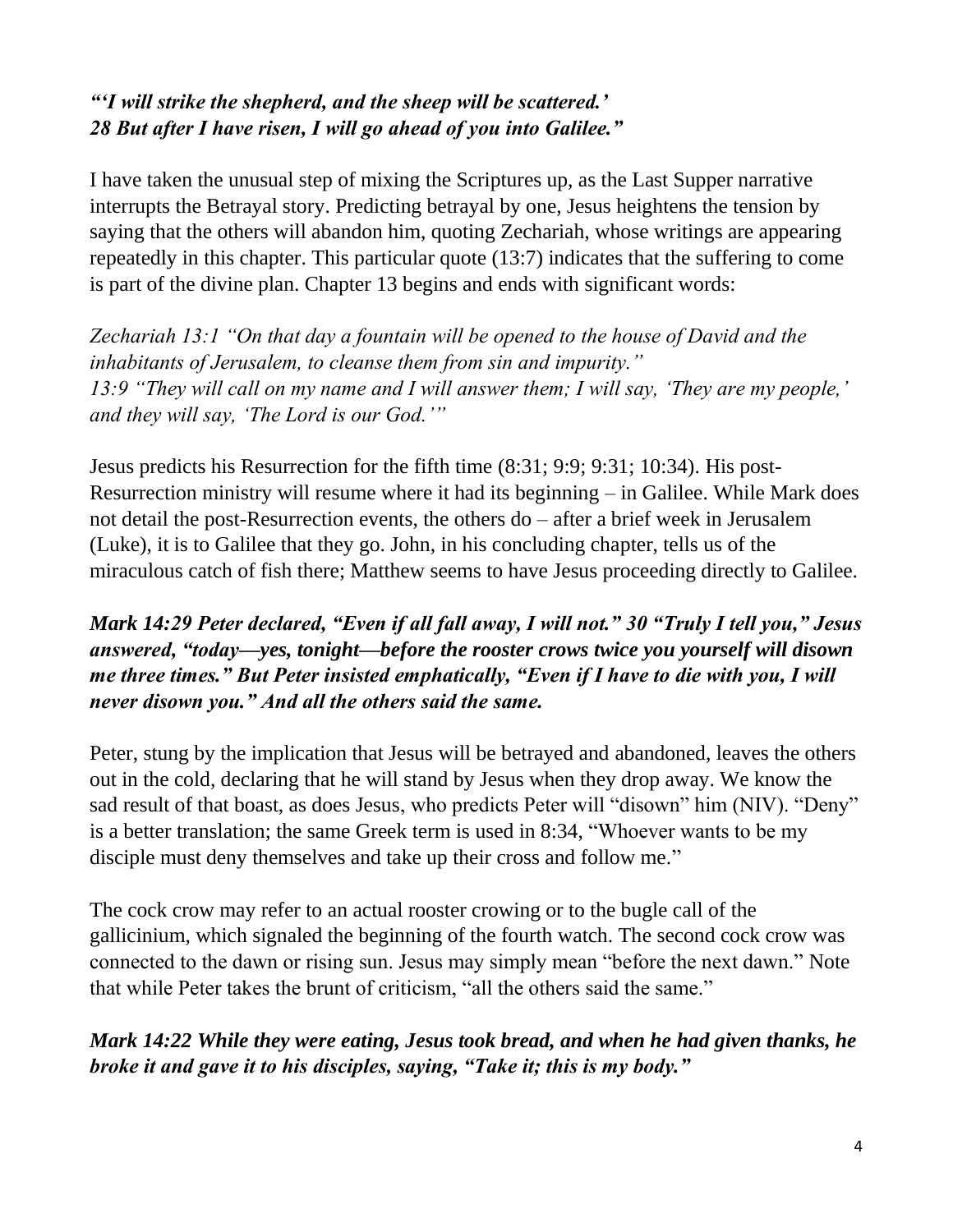Jesus now revolutionises the Passover tradition, changing the ritual of the remembrance of deliverance from slavery and bondage to the Egyptians into a ritual of remembrance of deliverance from slavery to sin and bondage to death. Note that Jesus "gives thanks" – he would have "baruched", or "blessed God" for the bread, according to the traditional prayer.

"Blessed are You, Lord, our God, King of the universe, who brings forth bread from the earth. Blessed are You, Lord, our God, King of the universe, who has sanctified us with His commandments and commanded us concerning the eating of Matzah."

"While they were eating" indicates that this took part during the Passover Haggadah, or recitation of tradition. Several "prayers of blessings" are recited during this meal. I believe Jesus' words, "this is my body," were said at the beginning, transforming the entire meal into something different.

## *Mark 14:23 Then he took a cup, and when he had given thanks, he gave it to them, and they all drank from it. 24 "This is my blood of the covenant, which is poured out for many," he said to them. 25 "Truly I tell you, I will not drink again from the fruit of the vine until that day when I drink it new in the kingdom of God."*

The covenant – the declaration that God is God, and the Hebrew nation is the people of God, ratified by the following of the Commandments, features throughout the Passover. Now, Jesus declares there is a new covenant; rather than sealed with the blood of a lamb spread over a doorpost, it is sealed with the very blood of Jesus, the new Passover Lamb.

Remember the meal began with the statement (Luke 22:7), "Then came the day of Unleavened Bread on which the Passover lamb had to be sacrificed." It is now Jesus who will be sacrificed, delivering people not from slavery in Egypt, but from the bondage of sin and death.

What do Jesus' statements, "This is my body. ... This is my blood" imply? Wine was considered to be the blood of the grape, plucked from the vine and crushed. The blood of the sacrificial animals was poured out by the priests on the altar as a sin offering to atone for the sins of the people. When Jesus makes his statements, he is saying that his death is a new sacrifice offered to God. No more sacrificial victims need be killed, only bread broken and shared, wine poured out and shared.

Blood sealed or inaugurated a covenant. In Exodus 24, Moses took the blood and sprinkled it over the people saying, "This is the blood of the covenant that the LORD has made with you in accordance with all these words". Jesus' sacrificial death is also a covenant-making event. It marks a new act of redemption and begins a new relationship between God and the